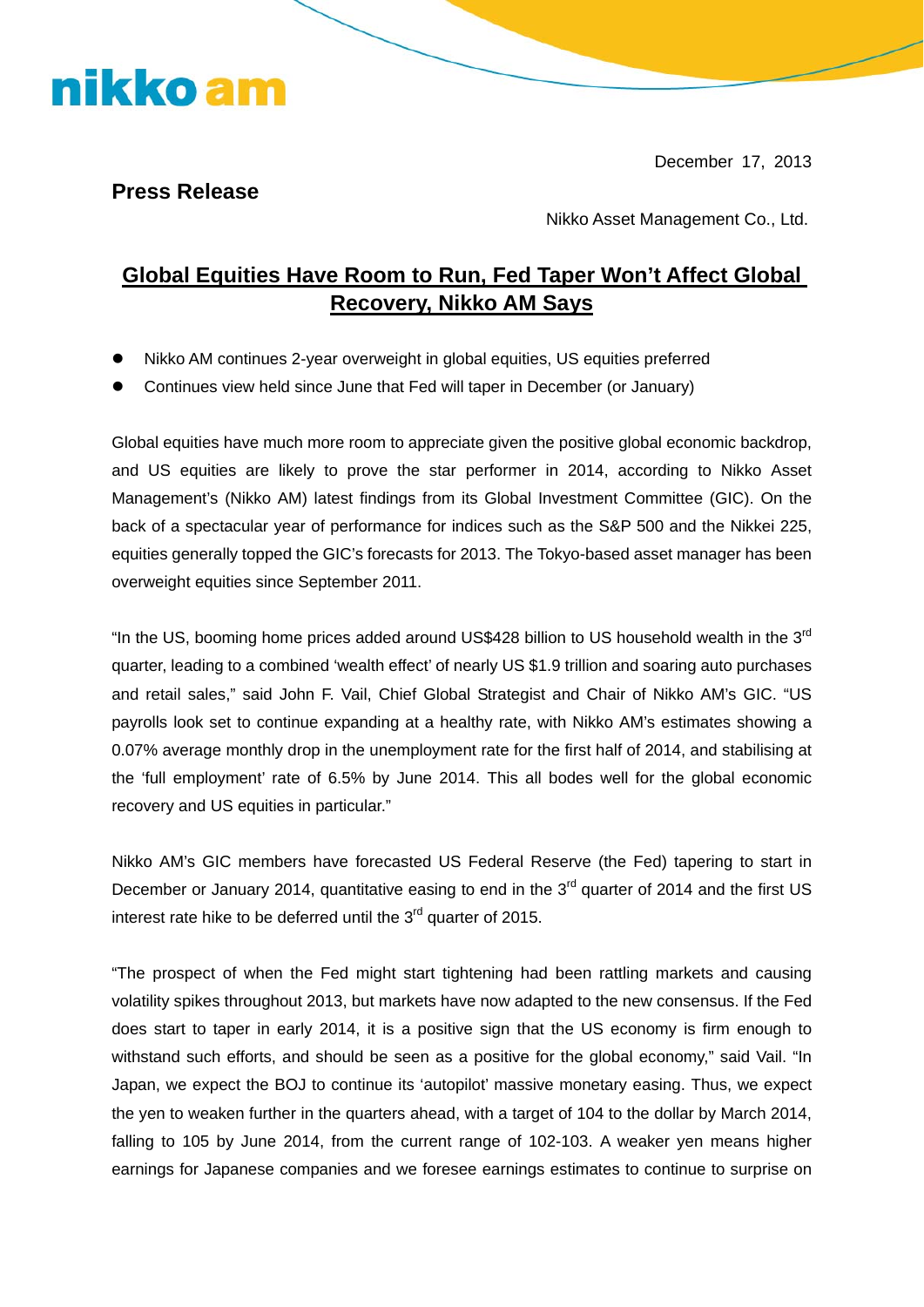

the upside. Thus, we continue to be positive on Japanese equities as well."

Nikko AM's growth target for US equities is 7% total return from December 6 through the end of March 2014 and 21% through 2014, with European and Japanese equities following close behind with 5% and 4% respectively, in USD terms. Our target for 10-year bonds as at June-end 2014 is 3.15%.

-ENDS-

This material has been prepared solely for the purposes of Nikko AM to communicate about the market environment, etc. It is not solicitation for a specific fund. Moreover, the information in this material will not effect Nikko AM's fund investment in any way. Mentions of individual stocks in these materials neither promise that the stocks will be incorporated nor constitute a recommendation to buy or sell. The information in these documents have been prepared from what is considered to be reliable information but the accuracy and integrity of the information is not guaranteed by the Company. Figures, charts, and other data in these materials are current as of the date of publication unless stated otherwise. In addition, opinions expressed in these materials are as of the date of publication unless stated otherwise. \* The graphs, figures, etc., contained in these materials contain either past or back-dated data, and make no promise of future investment returns, etc. These documents make no guarantee whatsoever of future changes to the market environment, etc. Opinions expressed in these documents may contain opinions that are not Nikko AM's but the personal opinion of the author, and may be changed without notice.

Forwarding or quoting from these materials without the advance permission of Nikko AM's corporate communications representative is strictly prohibited. Please contact Nikko AM's Corporate Communications at +81-(0)3-6447-6775 if you have any questions.

## About Nikko Asset Management

Established in 1959, the Nikko Asset Management group (Nikko AM) has grown to become the largest regional asset management company headquartered in Asia, with total AUM of US\$163 billion\* and one of the largest distributor networks across the Asia-Pacific region, comprising over 300 banks, brokers, IFAs and life insurance companies.

Nikko AM manages a wide range of Asian equity and Asian fixed income strategies for retail and institutional investors around the world. The company has been recognised by industry peers for outstanding performance, product innovation and market leadership across the Asia-Pacific region, winning a number of prestigious awards, including "Asia-Based Asset Manager of the Year" in 2012 and "Best Japan Onshore Fund Manager" in 2013, 2012 and 2011, both from *AsianInvestor.*

Nikko AM also offers specialist third-party expertise – currently from over 40 fund managers – through the World Series Fund Platform®, operating a "best-in-class" approach across a broad range of asset classes.

Nikko AM's senior management team has significant experience across Asian as well as global markets. The team combines local knowledge with internationally recognised standards of investment practice, transparency and corporate governance to achieve growth across the business. The company adopts a "multi local" approach – giving local management teams a high degree of autonomy to address local market conditions and client servicing needs.